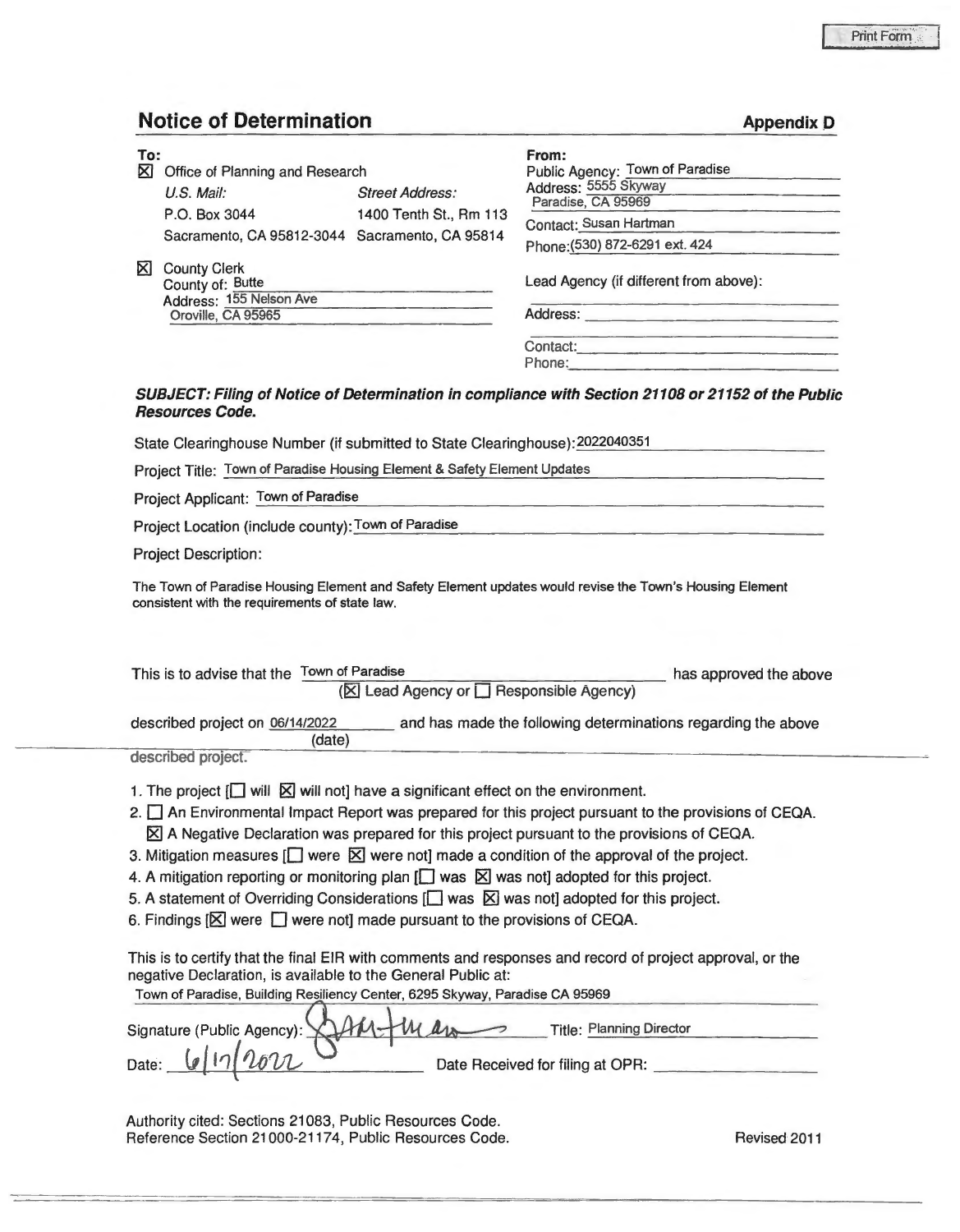| State of California - Department of Fish and Wildlife<br>CALIFORNIA<br>2022 ENVIRONMENTAL DOCUMENT FILING FEE<br><b>CASH RECEIPT</b> |                                                   |                        |              |                                            |          |                       |
|--------------------------------------------------------------------------------------------------------------------------------------|---------------------------------------------------|------------------------|--------------|--------------------------------------------|----------|-----------------------|
| DFW 753.5a (REV. 01/01/22) Previously DFG 753.5a                                                                                     |                                                   | Print                  |              | <b>StartOver</b>                           |          | <b>Save</b>           |
|                                                                                                                                      |                                                   | <b>RECEIPT NUMBER:</b> |              |                                            |          |                       |
|                                                                                                                                      | $04 -$<br>06/17/2022<br>$-045$                    |                        |              |                                            |          |                       |
|                                                                                                                                      |                                                   |                        |              | STATE CLEARINGHOUSE NUMBER (If applicable) |          |                       |
|                                                                                                                                      |                                                   |                        |              |                                            |          |                       |
| SEE INSTRUCTIONS ON REVERSE. TYPE OR PRINT CLEARLY.<br><b>LEAD AGENCY</b>                                                            | <b>LEADAGENCY EMAIL</b>                           |                        |              | DATE                                       |          |                       |
| <b>TOWN OF PARADISE</b>                                                                                                              |                                                   |                        |              | 06/17/2022                                 |          |                       |
| COUNTY/STATE AGENCY OF FILING                                                                                                        |                                                   |                        |              | <b>DOCUMENT NUMBER</b>                     |          |                       |
| <b>Butte</b>                                                                                                                         |                                                   |                        |              |                                            |          |                       |
| PROJECT TITLE                                                                                                                        |                                                   |                        |              |                                            |          |                       |
|                                                                                                                                      |                                                   |                        |              |                                            |          |                       |
| 2022-2030 HOUSING ELEMENT NOTICE OF DETERMINATION                                                                                    |                                                   |                        |              |                                            |          |                       |
| PROJECT APPLICANT NAME                                                                                                               | PROJECT APPLICANT EMAIL                           |                        |              | <b>PHONE NUMBER</b>                        |          |                       |
| <b>TOWN OF PARADISE</b>                                                                                                              |                                                   |                        |              | (530) 872-6291                             |          |                       |
| PROJECT APPLICANT ADDRESS                                                                                                            | <b>CITY</b>                                       | <b>STATE</b>           |              | <b>ZIP CODE</b>                            |          |                       |
| 5555 SKYWAY                                                                                                                          | <b>PARADISE</b>                                   | CA                     |              | 95969                                      |          |                       |
| PROJECT APPLICANT (Check appropriate box)                                                                                            |                                                   |                        |              |                                            |          |                       |
| √ Local Public Agency<br><b>School District</b>                                                                                      | <b>Other Special District</b>                     |                        | State Agency |                                            |          | <b>Private Entity</b> |
|                                                                                                                                      |                                                   |                        |              |                                            |          |                       |
| <b>CHECK APPLICABLE FEES:</b>                                                                                                        |                                                   |                        |              |                                            |          | 0.00                  |
| $\Box$ Environmental Impact Report (EIR)                                                                                             |                                                   | \$3,539.25             |              | $\frac{1}{2}$                              |          |                       |
| Mitigated/Negative Declaration (MND)(ND)                                                                                             |                                                   | \$2,548.00             |              | $\frac{1}{2}$                              |          | 2,548.00              |
| Certified Regulatory Program (CRP) document - payment due directly to CDFW                                                           |                                                   | \$1,203.25             | S            |                                            |          | 0.00                  |
|                                                                                                                                      |                                                   |                        |              |                                            |          |                       |
| $\Box$ Exempt from fee                                                                                                               |                                                   |                        |              |                                            |          |                       |
| $\Box$ Notice of Exemption (attach)                                                                                                  |                                                   |                        |              |                                            |          |                       |
| CDFW No Effect Determination (attach)                                                                                                |                                                   |                        |              |                                            |          |                       |
| $\Box$ Fee previously paid (attach previously issued cash receipt copy)                                                              |                                                   |                        |              |                                            |          |                       |
| □ Water Right Application or Petition Fee (State Water Resources Control Board only)                                                 |                                                   | \$850.00               |              |                                            |          | 0.00                  |
| $\Box$ County documentary handling fee                                                                                               |                                                   |                        |              |                                            | 50.00    |                       |
| $\Box$ Other                                                                                                                         |                                                   |                        | S            |                                            |          |                       |
| <b>PAYMENT METHOD:</b>                                                                                                               |                                                   |                        |              |                                            |          |                       |
| $\Box$ Credit<br>$\Box$ Check<br>Other<br>$\Box$ Cash<br>U                                                                           | <b>TOTAL RECEIVED</b>                             | s                      |              |                                            | 2,598.00 |                       |
| <b>SIGNATURE</b>                                                                                                                     | AGENCY OF FILING PRINTED NAME AND TITLE           |                        |              |                                            |          |                       |
|                                                                                                                                      |                                                   |                        |              |                                            |          |                       |
|                                                                                                                                      | BUTTE COUNTY CLERK RECORDER, W. SCHROEDER, DEPUTY |                        |              |                                            |          |                       |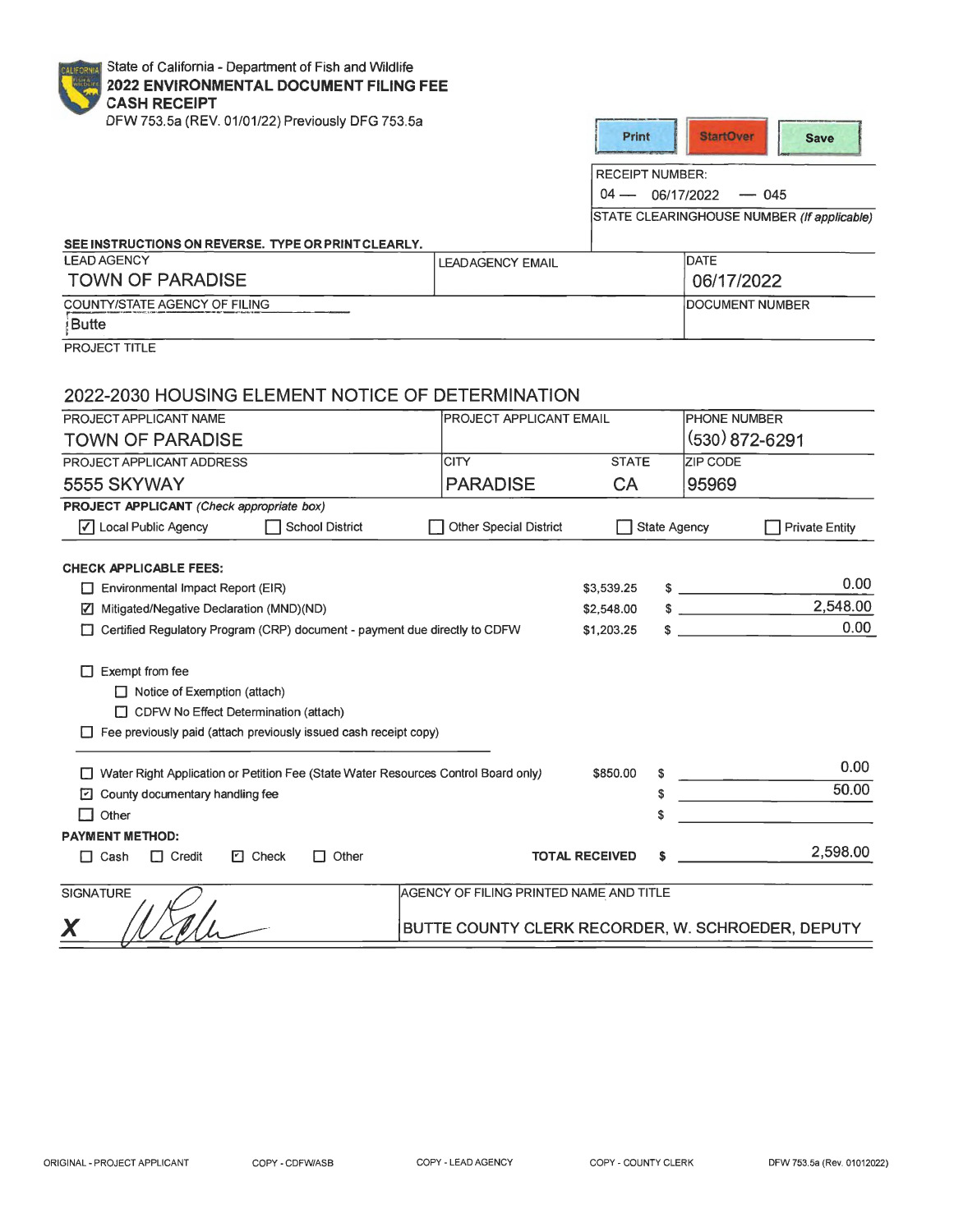## DECLARATION OF FEES DUE

(California Fish and Wildlife Code Section 711.4}

## FOR CLERK USE ONLY

NAME AND ADDRESS OF LEAD AGENCY/APPLICANT

Town of Paradise 5555 Skyway Paradise CA 95969 Project Title:

2022-2030 Housing Element Notice of Determination FILING NO.

CLASSIFICATION OF ENVIRONMENTAL DOCUMENT:

- 1. NOTICE OF EXEMPTION/STATEMENT OF EXEMPTION
	- [ ] A. Statutorily or Categorically Exempt
- \$50.00 (Fifty Dollars) Butte County Clerk's Fee 2. NOTICE OF DETERMINATION - FEE REQUIRED
	- **IXI A. Negative Declaration** 
		- \$2,548.00 (Two Thousand Four Hundred and Six Dollars and Seventy-Five Cents) State Filing Fee \$50.00 (Fifty Dollars) Butte County Clerk's Fee
		- B. Environmental Impact Report
		- \$3,539.25 (Three Thousand Three Hundred and Forty-Three Dollars and Twenty-Five Cents) State Filing Fee \$50.00 (Fifty Dollars) Butte County Clerk's Fee
- 3. OTHER (Specify) General Rule Exemption
	- **[ ] \$50.00 (Fifty Dollars) Butte County Clerk's Fee**

This form must be completed and submitted with all environmental documents filed with the Butte County Clerk's Office.

All applicable fees must be paid at the time of filing any environmental documents with the Butte County Clerk's Office.

One original and two (2) copies of all necessary documents are required for filing purposes.

The \$50.00 (Fifty Dollars) handling fee is required per filing in addition to the filing fee specified in Fish and Game Code Section 711.4 (d).

Make checks payable to Butte County Clerk-Recorder.